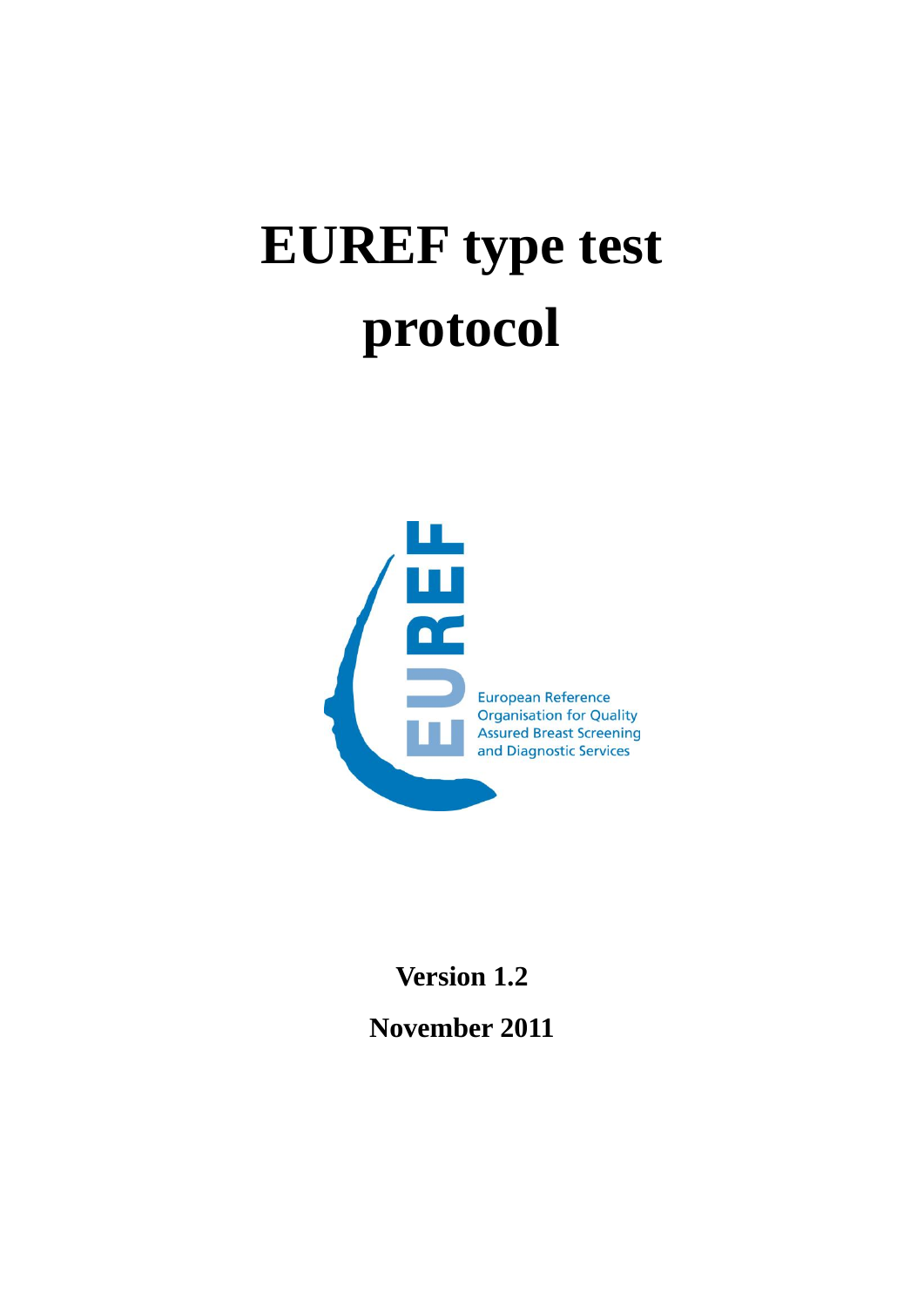#### **EUREF Physico-technical steering group:**

- H. Bosmans
- R. van Engen
- P. Heid
- B. Lazzari
- S. Schopphoven
- M. Thijssen
- K. Young

Corresponding address: EUREF office [info@euref.org](mailto:info@euref.org) National Expert and Training Centre for Breast Cancer Screening Radboud University Nijmegen Medical Centre P.O. Box 6873 6503 GJ Nijmegen The Netherlands

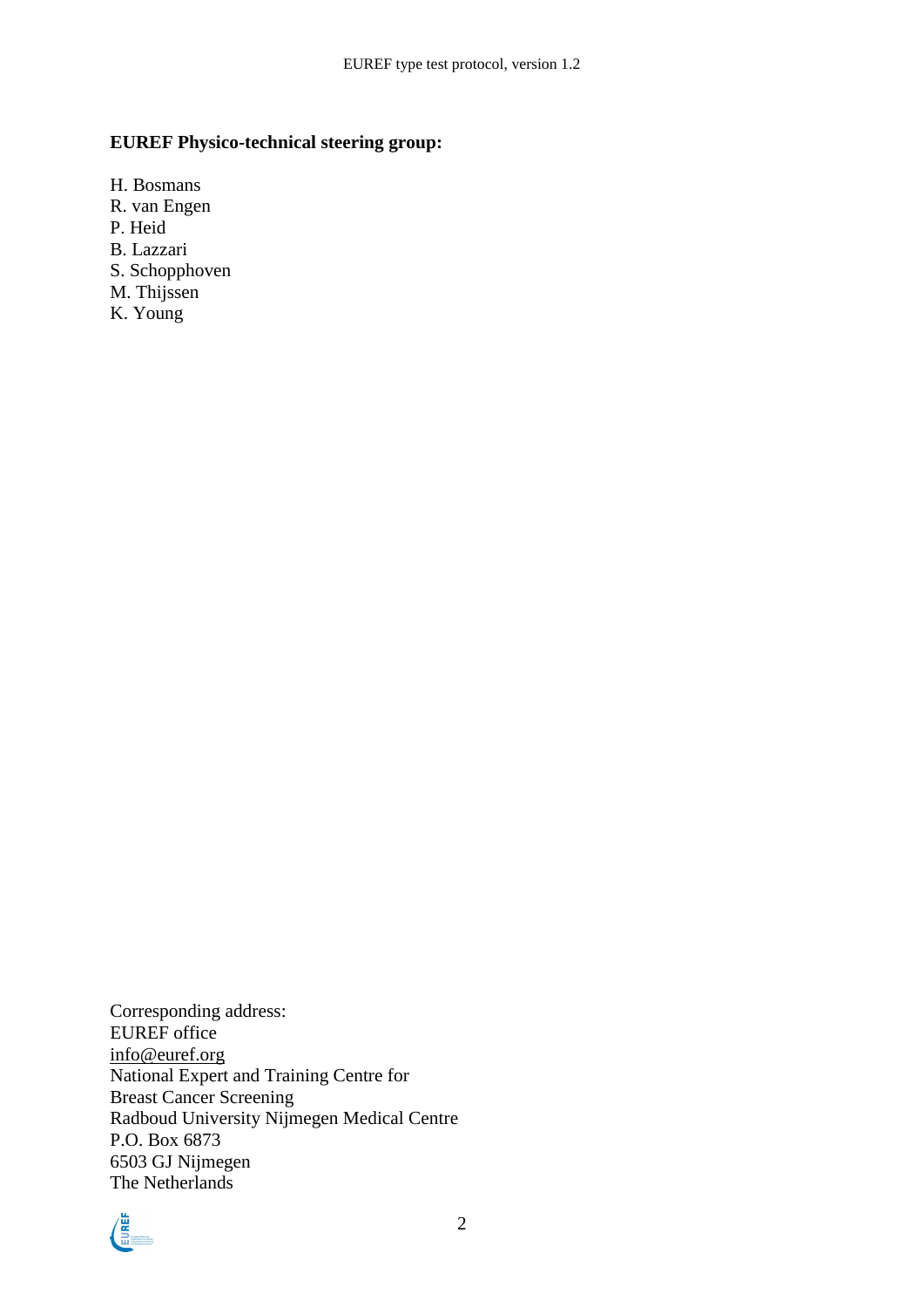## **1. Introduction**

The aim of the European Reference Organisation for Quality Assured Breast Screening and Diagnostic Services (EUREF) is to improve the quality of mammography in Europe and to disseminate knowledge on high quality breast imaging. Within this context EUREF has produced European Guidelines. The current version of these guidelines is the fourth edition, published by the European Commission in 2006. A supplement of the fourth edition has been submitted to the EU in 2011.

Recently, manufacturers and users have expressed the need for type testing at a European level. For that reason EUREF decided to organise and standardise type testing for mammography systems at the European level. The standards applied in the EUREF type testing are based on chapter two of the fourth edition of the European Guidelines.

Type testing is defined as a test (1) to verify whether a type of system is able to pass the acceptability criteria of the European protocol, (2) to provide guidelines about the best practice in terms of dose and (clinical) image quality. After a successful type test, individual mammography units of the same and type brand still need to undergo an acceptance test before clinical use. Passing the type test only guarantees that the system is in principle capable of meeting the requirements of the European Protocol and the report may list suggestions for optimal use or conditions to be avoided in practice.

The physico-technical chapter of the fourth edition of the Guidelines has been written for acceptance testing and not for type testing. Therefore some small differences between the protocol for type testing and the European Guidelines are introduced. These differences are described in this document.

In this document it is described how type testing is organised and the physico-technical evaluation and the clinical evaluation are specified in detail.

Type tests are currently performed on digital mammography units (DR and CR systems). In future type testing may be performed on image processing algorithms, workstations and film digitisers.

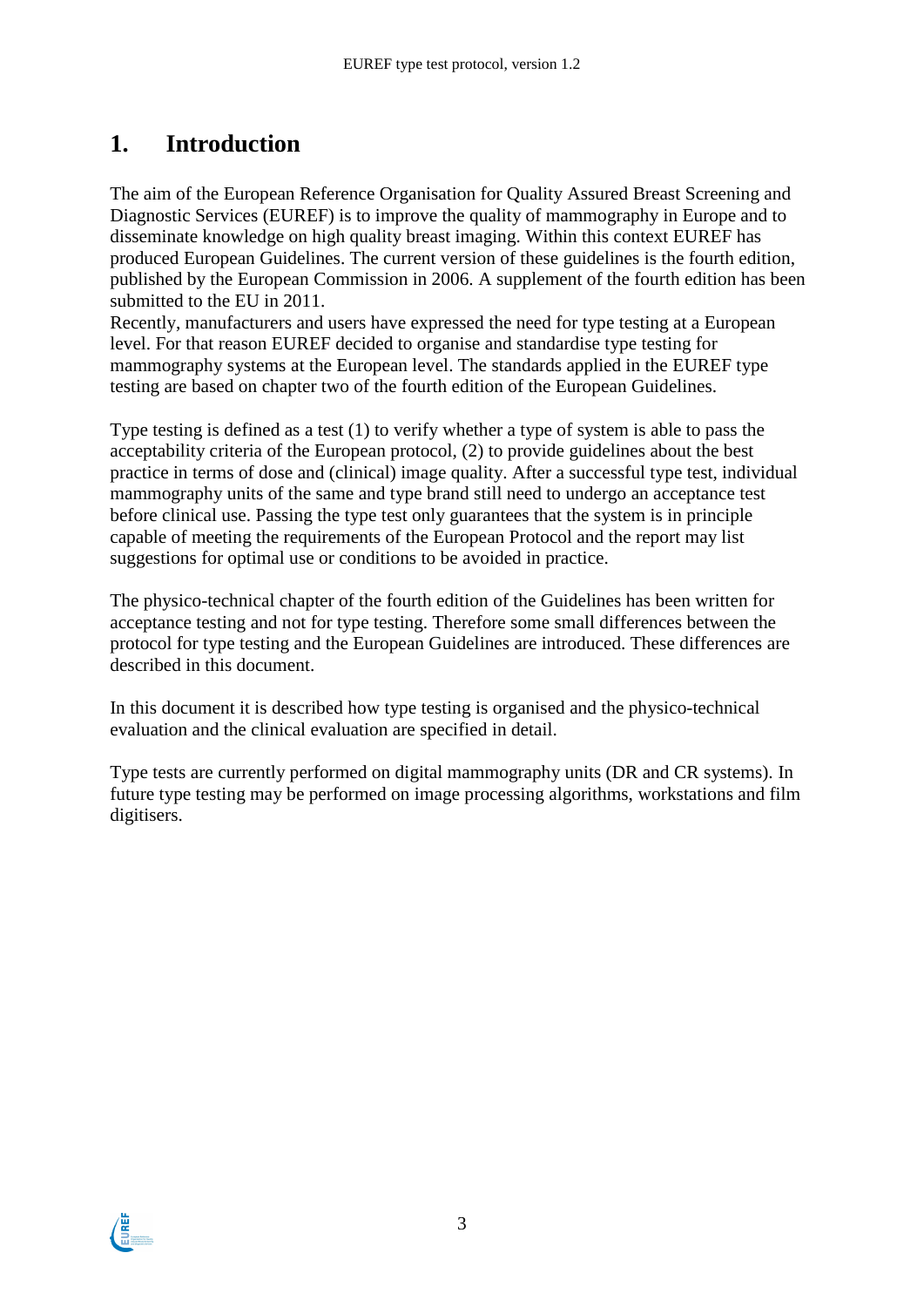## **2. Type testing procedure**

A type test will consist of:

#### • Phase 1: Technical evaluation:

Two full physico-technical evaluations will be performed on different systems at different locations. The applicant for the test (i.e. the manufacturer) arranges the locations and all practicalities in co-operation with the EUREF physico-technical steering group. The system must be available for the tests for at least three days. The tests are primarily based on the measurements in chapter 2b of the European Guidelines, fourth edition and the Supplement to the European Guidelines. However, some tests are adapted and some additional tests will be performed, which are described in chapter 3. After all results are available, a meeting will be organized to discuss the results and decide whether phase 2: the clinical evaluation is allowed to start. A report with the findings of the technical evaluation will be compiled and the applicant will be asked to comment on the findings. If the system fails and it is not expected that the problems which cause the failure can be solved, the type test may be aborted by either the physico-technical steering group or the applicant. In this case only the costs of the technical evaluation(s) will be charged to the applicant.

If both physico-technical evaluations give different results, (some) tests may be repeated on a third system.

For CR systems the physico-technical tests must be performed on two X-ray units of different brand. The applicant should give guidance on the setup of the X-ray unit for their CR system and take care that the mammography unit is set up correctly for their CR plates at the sites of type testing.

#### • Phase 2: Clinical evaluation:

After the technical tests the digital system will be used clinically for a period of at least three months. The site at which the clinical evaluation is performed (one of the sites at which a technical evaluation was performed) must have sufficient workflow (i.e. similar to that used in European screening centres with an average of at least 50 clients/patients per system per day) and will be selected by the applicant in cooperation with EUREF. In the clinical evaluation soft copy reading is expected and all workstations must pass the European protocol for viewing conditions. At the start of the clinical evaluation an application specialist of the applicant and a

EUREF representative will be present (for two days) at the clinical site to help in starting up the clinical evaluation.

In the first days of the clinical evaluation, an initial assessment of the images will be performed by the representative of EUREF. If image quality is not satisfactory or if dose is higher than allowed, adjustments to the equipment must be made. If image quality and dose levels remain unsatisfactory the clinical evaluation may be stopped. Adjustments are only allowed after consultation with the EUREF physico-technical steering group. Some adjustments will require an additional technical survey. In the clinical evaluation period a homogeneity image has to be acquired every day in full-automatic mode to monitor the stability of the equipment. A record must be kept

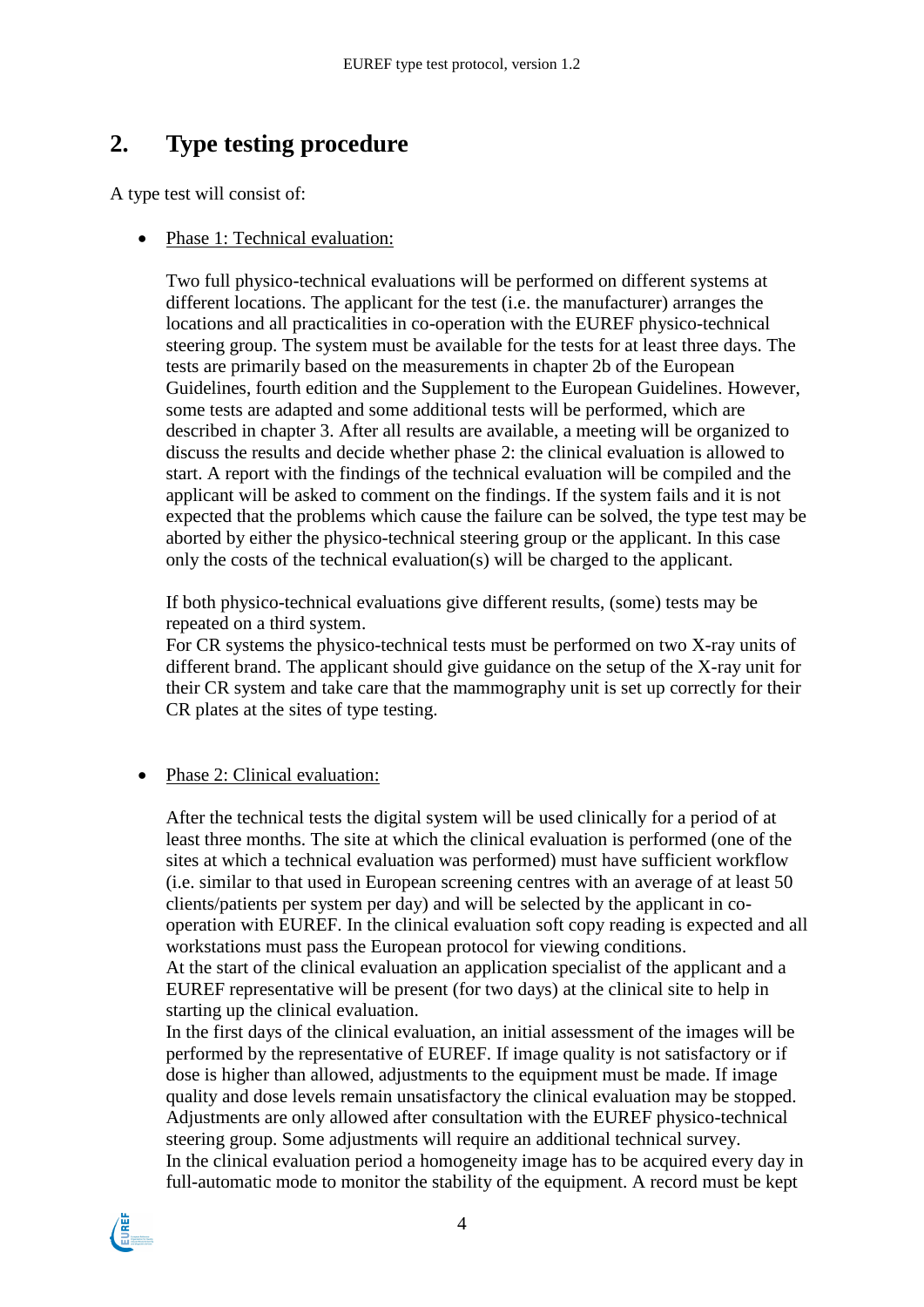of all artifacts on clinical images and of all problems that occurred with the equipment by the radiographers/radiologists at the test site. At the end of the clinical evaluation period a bad pixel map has to be presented to EUREF to determine the number of detector elements which became defective during this test period. When problems occur, the steering group has the right to extend the clinical evaluation period appropriately or to stop the evaluation.

In addition to the stability test a dose survey will be conducted. For this dose survey X-ray exposure data must be available and the images must be available for verification. The mean glandular dose recorded in the DICOM header will be compared with the values from the dose survey.

After the clinical test period, an evaluation of a set of clinical images will be performed, by two radiologists on invitation of EUREF with substantial experience in digital mammography and a physicist appointed by EUREF. If the results of the evaluation of clinical images are such that it is doubted whether overall image quality is sufficient, an additional evaluation of clinical images might be performed, for example with inserted simulated lesions in unprocessed images to evaluate image processing.

The images that are evaluated consist of two groups: 50 patients/clients will be selected based on breast thickness and 20 cases will be selected randomly out of referred patients/clients. If several modes of a system need to be evaluated, at least 30 images of each mode are required.

#### Duration of a EUREF type test

After both technical evaluations are performed, the results of both surveys will be discussed by EUREF and permission to start the clinical evaluation may be given. The duration of the clinical evaluation is at least 3 months.

#### Final report

After the clinical evaluation a final report is presented. The report will be sent to the applicant. When a system passes, this will be published on the EUREF website. When a system fails it will not be published on the website.

#### Non-disclosure of confidential information

Type tests might be performed on systems using techniques which are completely different from existing systems. For these systems the current methods of measurement might be unsuitable and adaptations may be necessary. It might also be the case that new test items should be added. Therefore the physico-technical steering group will be provided with all relevant information on the system being type tested by the applicant.

Relevant information includes: basic principles of the mammography system and in specific the image receptor, philosophy and practice of the AEC system, pre-exposure parameters, reconstruction technique of bad pixels, accepted number of bad pixels etc. If requested by the applicant this information can be regarded as confidential and a non-disclosure agreement can be signed.

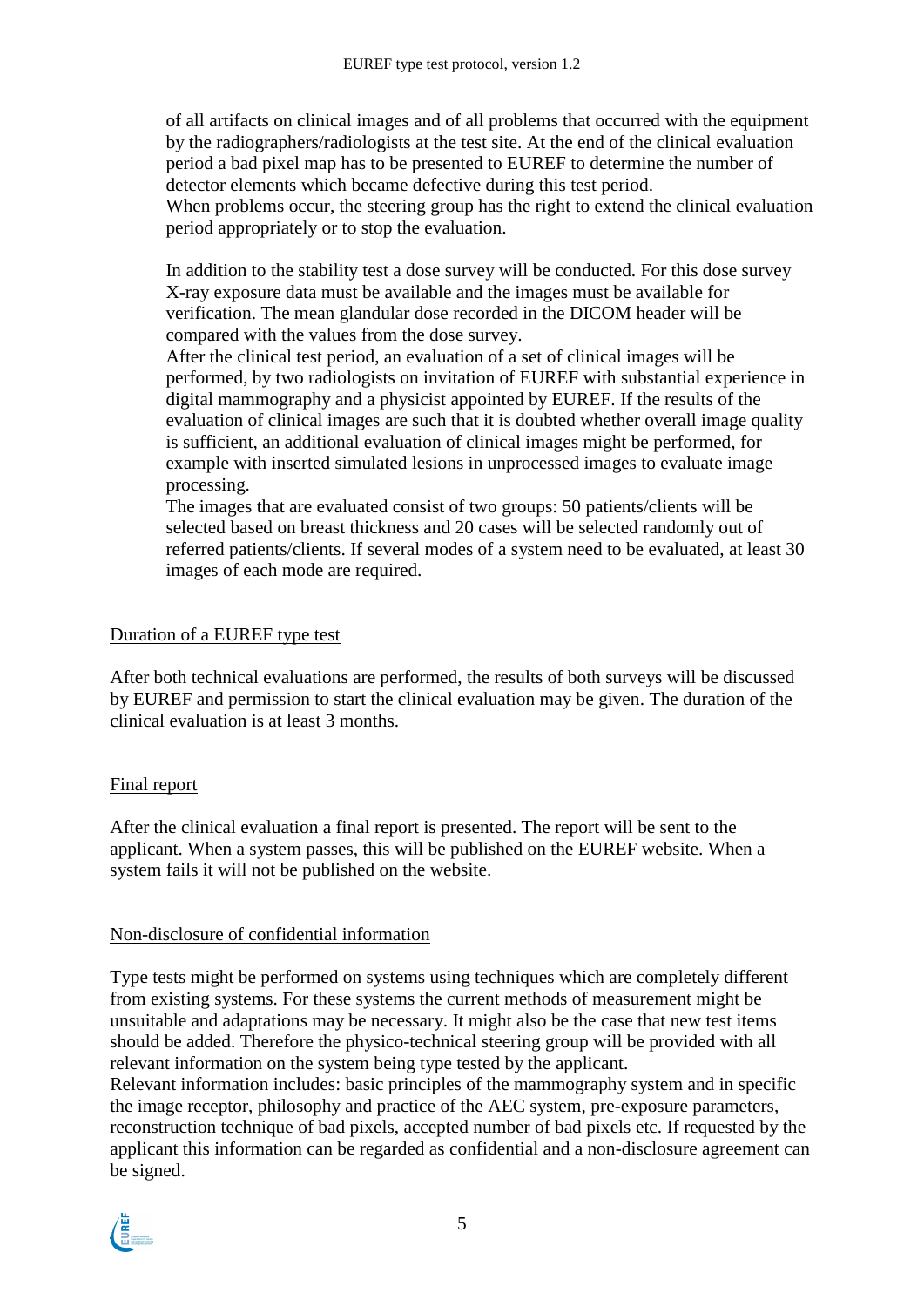#### Publication of results

The full report on the results of the type test will be made available to the applicant. If a system passes the type test the results will be published on the EUREF website. The applicant of the test will be able to comment on the report before publication on the EUREF website. EUREF will not use the information of the type tests in other publications without consent of the applicant of the test.

It will not be mentioned on the website that a specific system has failed the type test.

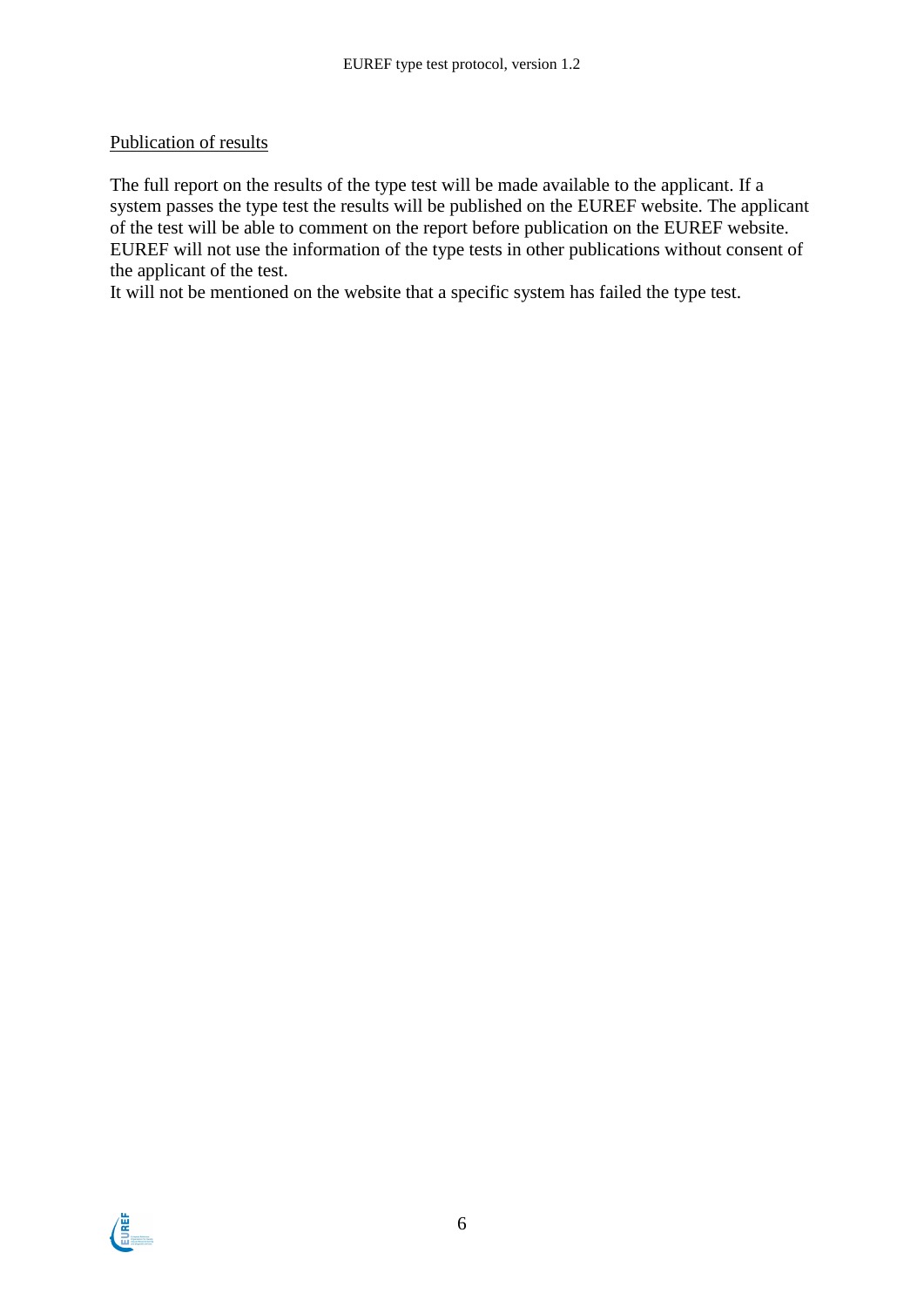### **3. EUREF type testing protocol**

By definition type testing will be performed on new types of equipment. Therefore type tests might be performed on systems using techniques which are completely different from existing systems. For these systems the current methods of measurement might be unsuitable and therefore adaptations may be necessary. It might also be the case that new tests should be added. Therefore the physico-technical steering group will be provided with all relevant information on the system being type tested by the firm applying for type testing. If measurements techniques need to be adapted this will be communicated in advance (if possible) by the physico-technical steering group and the applicant. If differences are noticed during type testing adaptations of methods of measurement will be made on the spot and discussed afterwards. This discussion will take place before the second physico-technical test is performed.

In section 3.1 an overview of all tests performed in a EUREF type test is given. Some additional tests will be performed, which are described in section 3.2.

For CR systems at least 4 cassettes of standard size (18 x 24 cm) and 4 cassettes of large size (24 x 30 cm) should be available during the type test, at the site of the clinical test at least 8 cassettes should be available. If large size cassettes are available they may also be used at the clinical site.

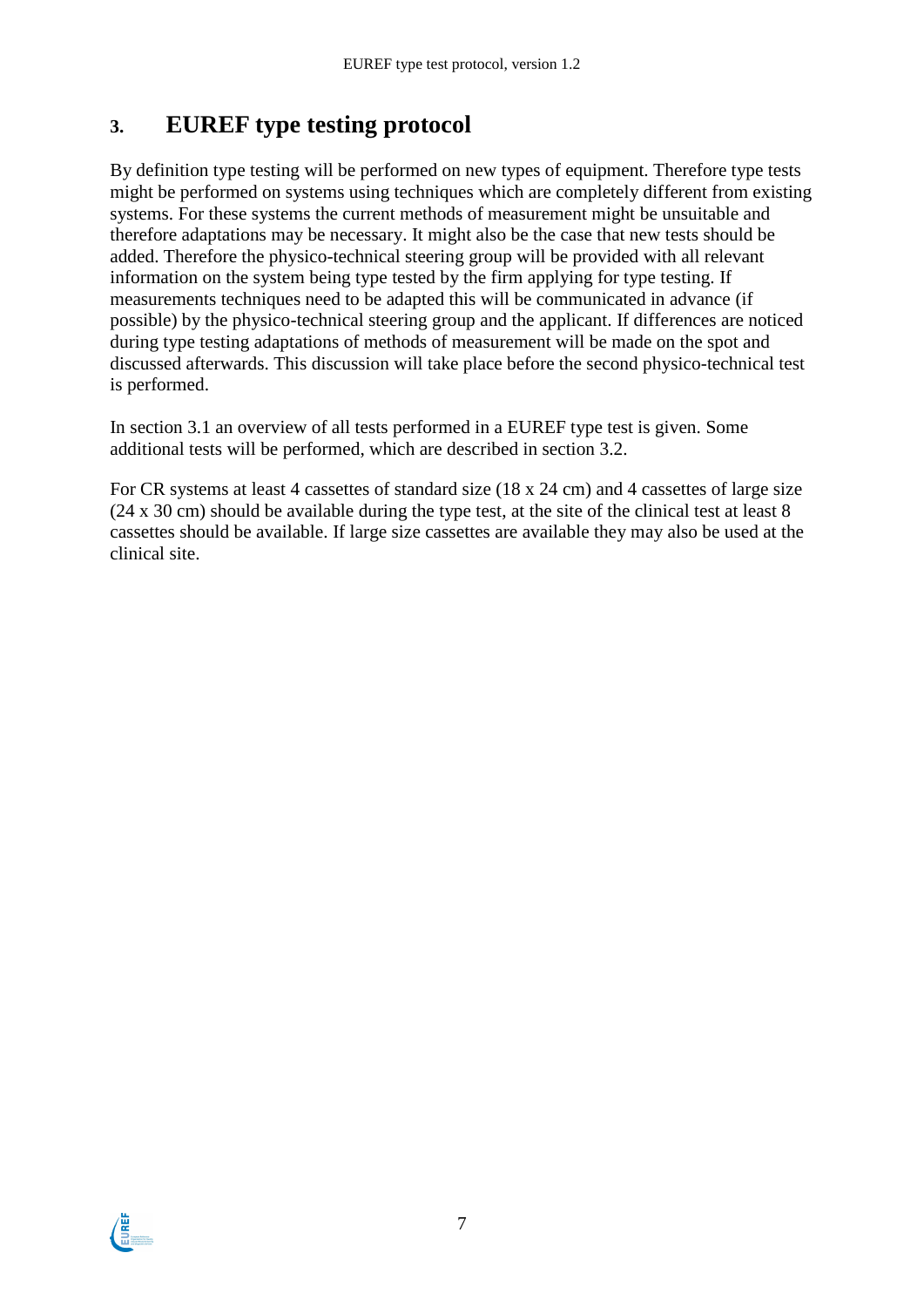# **EUREF type testing**

## Technical evaluation protocol



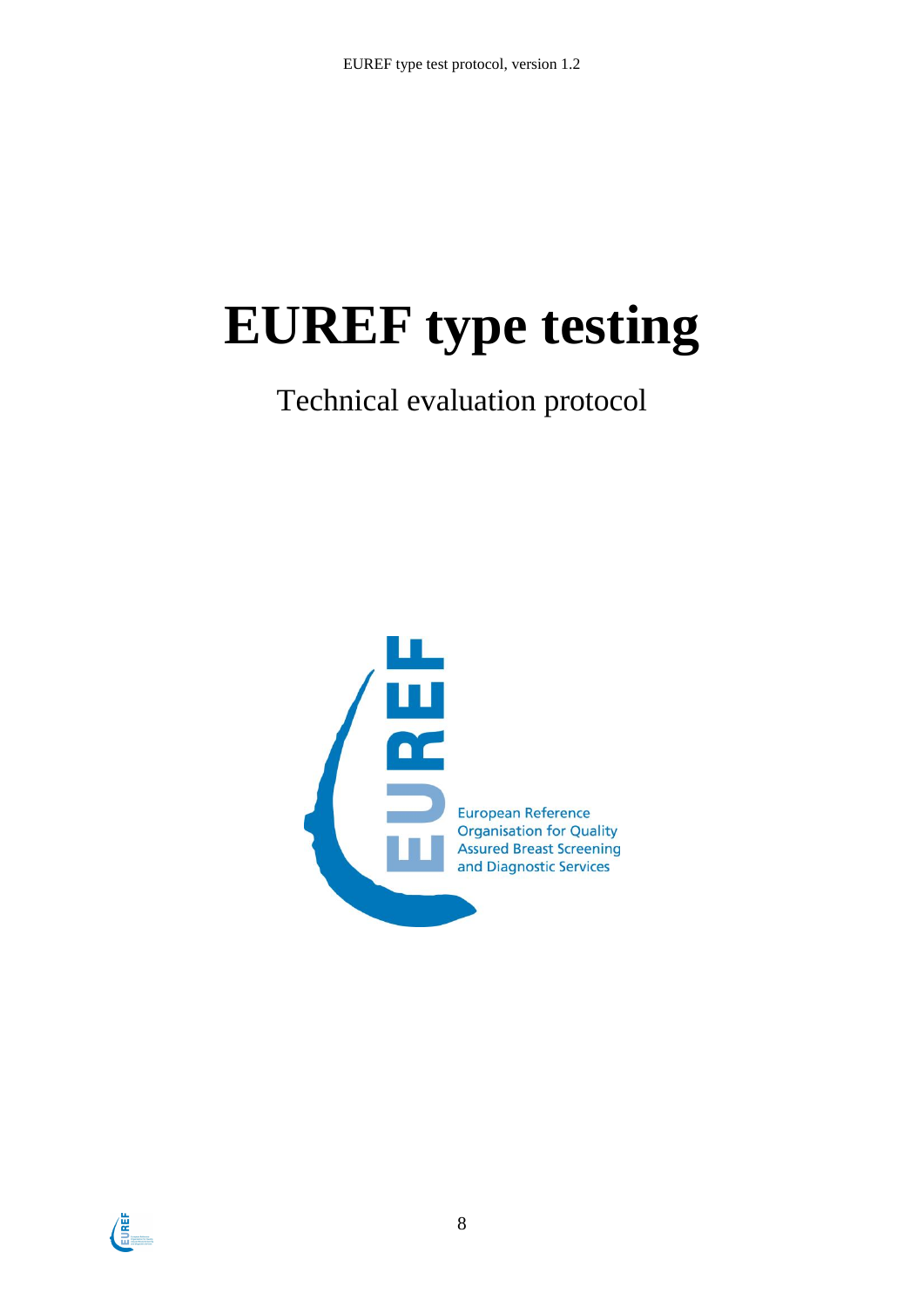The following test-items described in the European Guidelines for quality assurance in breast cancer screening and diagnosis, fourth edition and its Supplement are measured in a EUREF typetest technical evaluation:

| 2b.2.1.1.5         | Tube output<br>The method described in the Supplement to the European Guidelines is used.<br>No limiting values are used. Measured for reference purposes and to calculate<br>(mean glandular) dose.                                                                                     |
|--------------------|------------------------------------------------------------------------------------------------------------------------------------------------------------------------------------------------------------------------------------------------------------------------------------------|
| 2b.2.1.2           | Tube voltage and beam quality                                                                                                                                                                                                                                                            |
| 2b.2.1.2.1         | Tube voltage<br>The method described in the Supplement to the European Guidelines is used.                                                                                                                                                                                               |
| 2b.2.1.2.2         | Half value layer<br>The method described in the Supplement to the European Guidelines is used.                                                                                                                                                                                           |
| 2b.2.1.3           | AEC-system                                                                                                                                                                                                                                                                               |
| 2b.2.1.3.2         | Back-up timer and security cut-off<br>The method and limiting values of the European Guidelines are used.                                                                                                                                                                                |
| 2b.2.1.3.3         | Short term reproducibility<br>The method and limiting values of the European Guidelines and its<br>Supplement are used.                                                                                                                                                                  |
| 2b.2.1.3.4         | Long term reproducibility<br>The method of the European Guidelines is used. The limiting values of the<br>Guidelines are used as action limits for further investigation.<br>In the final report measurements on long term stability from the clinical test<br>period will be presented. |
| 2b.2.1.3.5         | Breast thickness and composition compensation<br>The method and limiting values of the European Guidelines and its<br>Supplement are used.                                                                                                                                               |
| 2b.2.1.3.6         | Local dense area<br>The method and limiting values of the Supplement to the European Guidelines<br>is used.                                                                                                                                                                              |
| 2b.2.2<br>2b.2.2.1 | Image receptor<br>Image receptor response                                                                                                                                                                                                                                                |
| 2b.2.2.1.1         | Response function<br>The method and limiting values of the Supplement to the European Guidelines<br>is used.                                                                                                                                                                             |

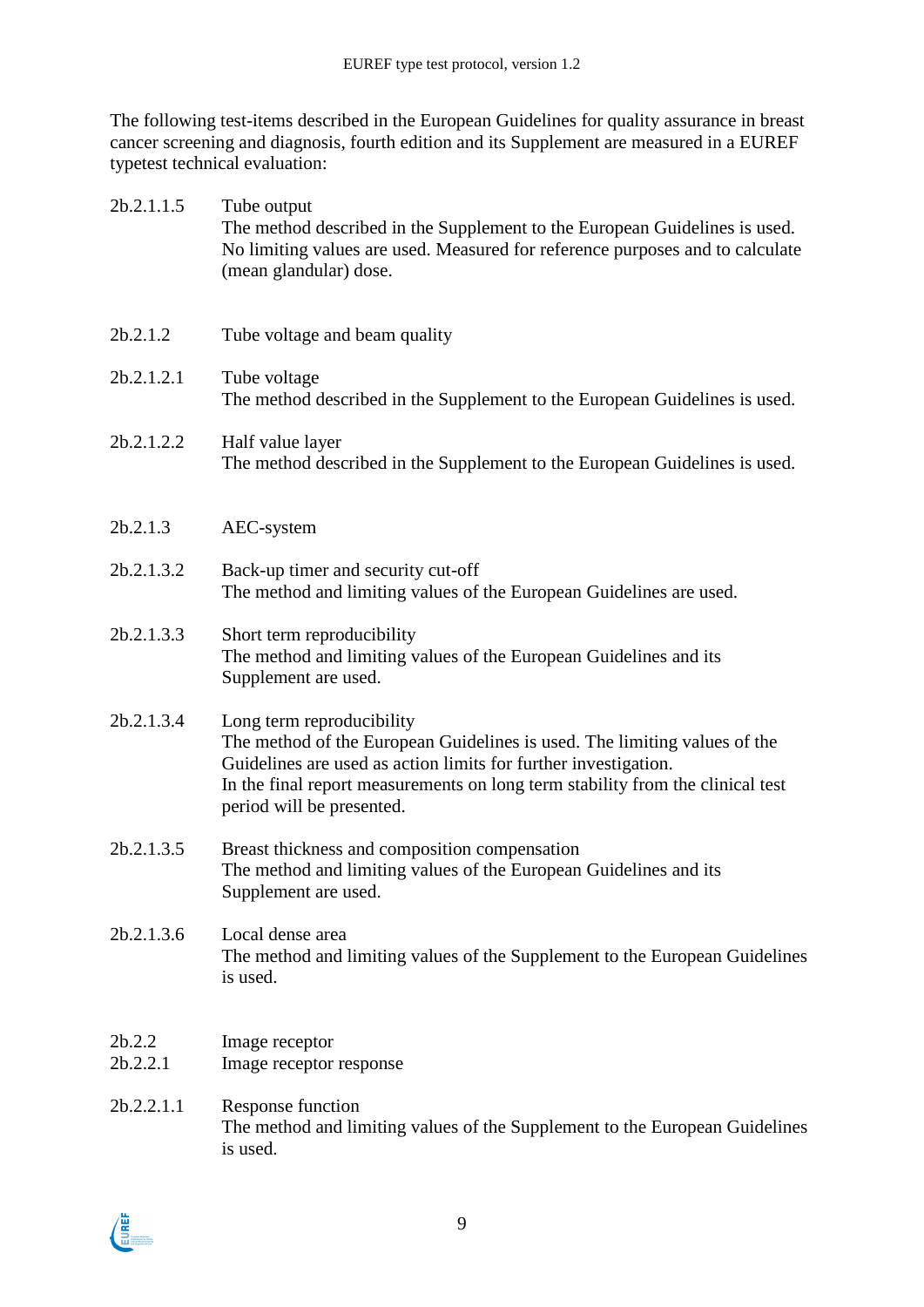- 2b.2.2.1.2 Noise evaluation The method and limiting values of the Supplement to the European Guidelines is used.
- 2b.2.2.2 Missed tissue at chest wall side The method and limiting values of the European Guidelines are used.
- 2b2.2.3 Image receptor homogeneity and stability
- 2b.2.2.3.1 Image receptor homogeneity The method and limiting values of the European Guidelines and its Supplement are used.
- 2b.2.2.3.2 Detector element failure (DR systems) The method and limiting values of the European Guidelines are used. The bad pixel map should be easily accessible for all users. If uncorrected bad pixels are visible on the images this should be taken into account when evaluating detector element failure.
- 2b.2.2.3.3 Uncorrected defective detector elements (DR systems) The method and limiting values of the European Guidelines are used.
- 2b.2.2.4 Inter plate sensitivity variations (CR systems) The method and limiting values of the European Guidelines and its Supplement are used. At least four cassettes of each size should be present.
- 2b.2.2.6 Fading of latent image (CR systems) The method of the European Guidelines is used.
- 2b.2.3 Dosimetry The method and limiting values of the European Guidelines and its Supplement are used.
- 2b.2.4 Image quality
- 2b.2.4.1 Threshold contrast visibility The method and limiting values of the European Guidelines and its Supplement are used.

Threshold contrast visibility is determined at a number of dose levels: the clinical glandular dose level and two to four other dose levels, which will be chosen such that a large range of dose levels is covered (for example between  $\frac{1}{2}$  and 2 times the clinical dose level).

For details of 0.1, 0.25, 0.5 and 1.0 mm diameter, threshold contrast is plotted against glandular dose. The dose at which the minimum acceptable image quality standard and achievable image quality standard is achieved for the 0.1,

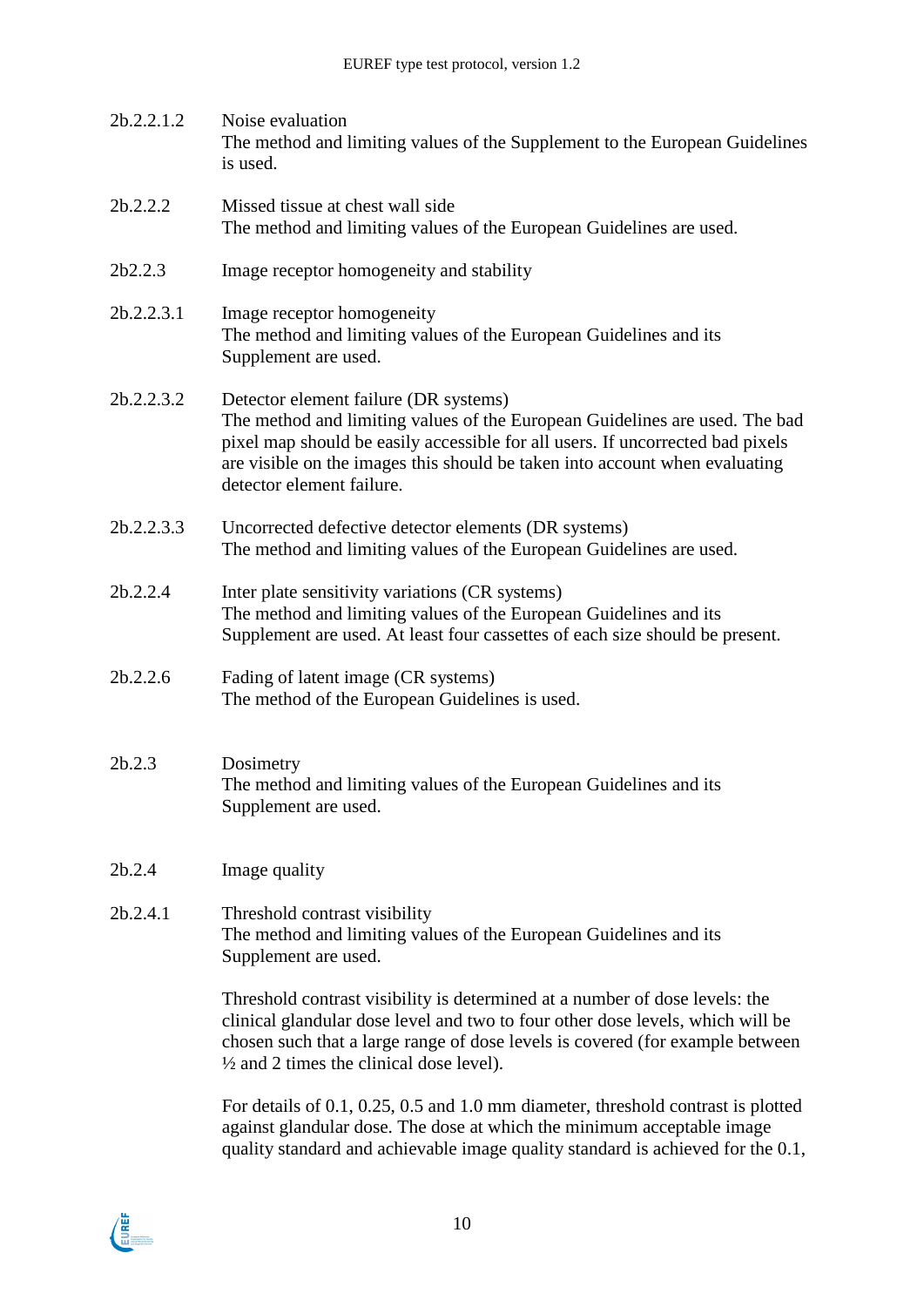0.25, 0.5 and 1.0 mm diameter objects on the contrast threshold visibility phantom is calculated.

2b.2.4.2 Modulation Transfer Function (MTF), Noise Power Spectrum (NPS) and Detective Quantum Efficiency (DQE) The method described in the Supplement to the European Guidelines, appendix 7 is used.

#### 2b.2.4.3 Exposure time The method and limiting values of the European Guidelines are used.

- 2b.2.4.4 Geometric distortion and artefact evaluation The method and limiting values of the European Guidelines are used.
- 2b.2.4.5 Ghost image / erasure thoroughness The method and limiting values of the European Guidelines are used.

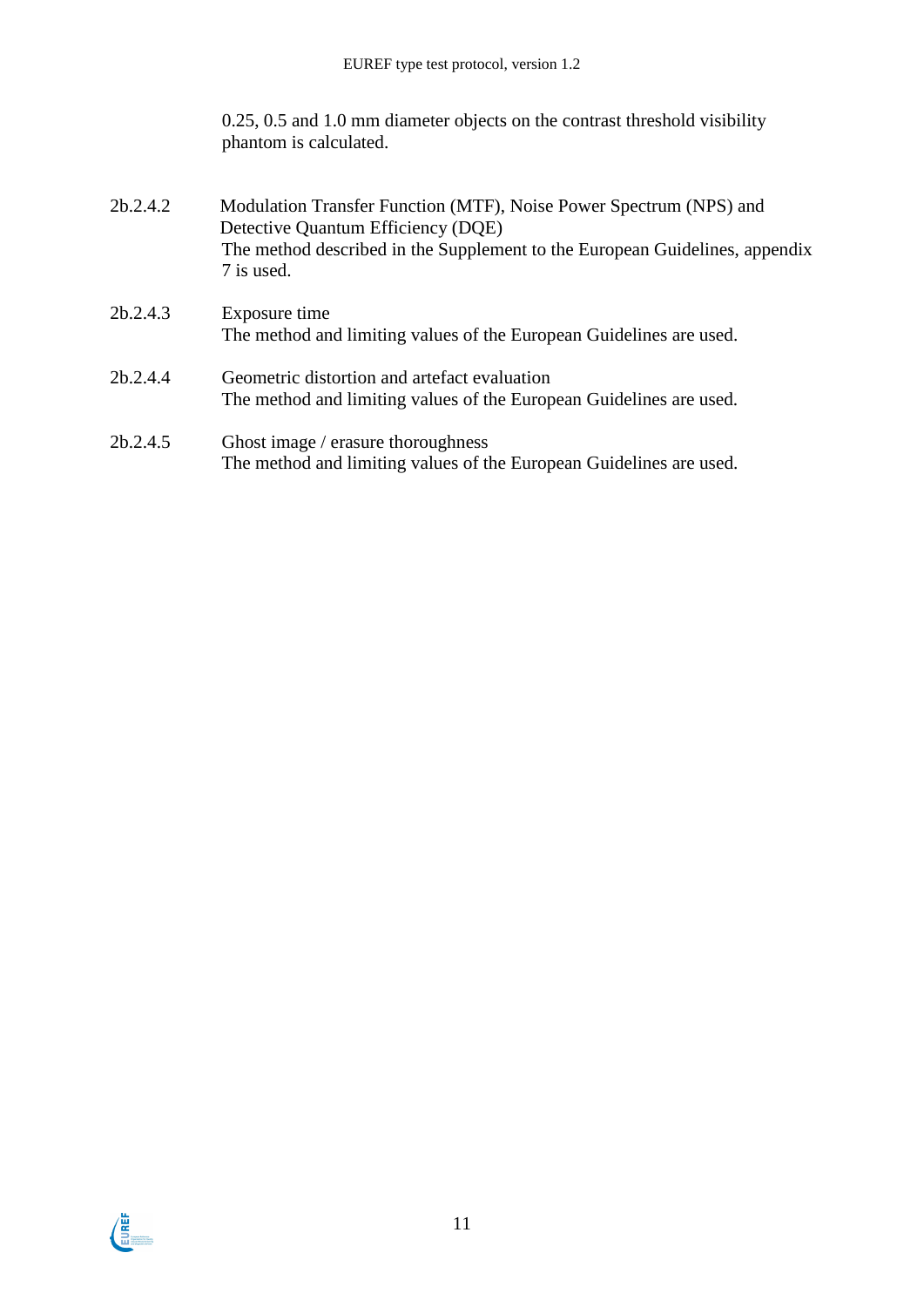### **Additional test performed in a EUREF typetest**

#### **Thickness indication**

In the clinical test a dose survey will be conducted. For this dose survey the indicator of the height of the compression paddle needs to be checked.

For this measurement two foam blocks with compressed thickness of about 2 and 4 cm are used. A strip has been cut out of the foam block to allow measurement of thickness during compression (see figure below). Thickness indication can be checked when the foam blocks (18 x 24 cm) are placed on the bucky. Position the blocks such that half of the block is positioned on the bucky and half of the block is positioned over the edge of the bucky at chest wall side, see figure V.1. Apply compression (approximately 100 N), record the thickness indication and measure thickness at the reference point with an appropriate device (for example a calliper). Perform this measurement for the two foam blocks separately and together (so measurements can be done at about 2, 4 and 6 cm compressed thickness).

 $\mathbb{Z}$ 

foam block

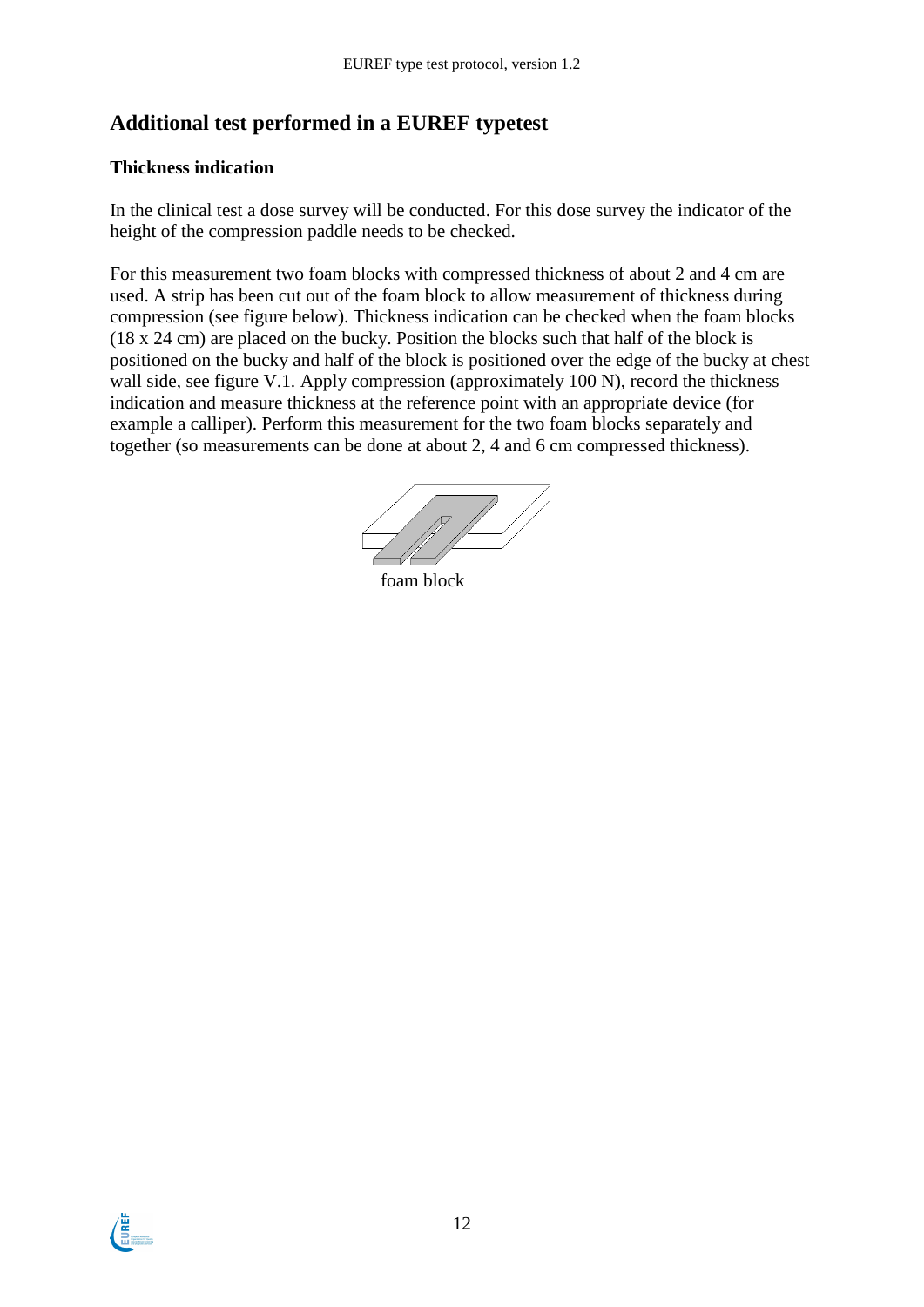# **EUREF type testing**

## Clinical evaluation protocol



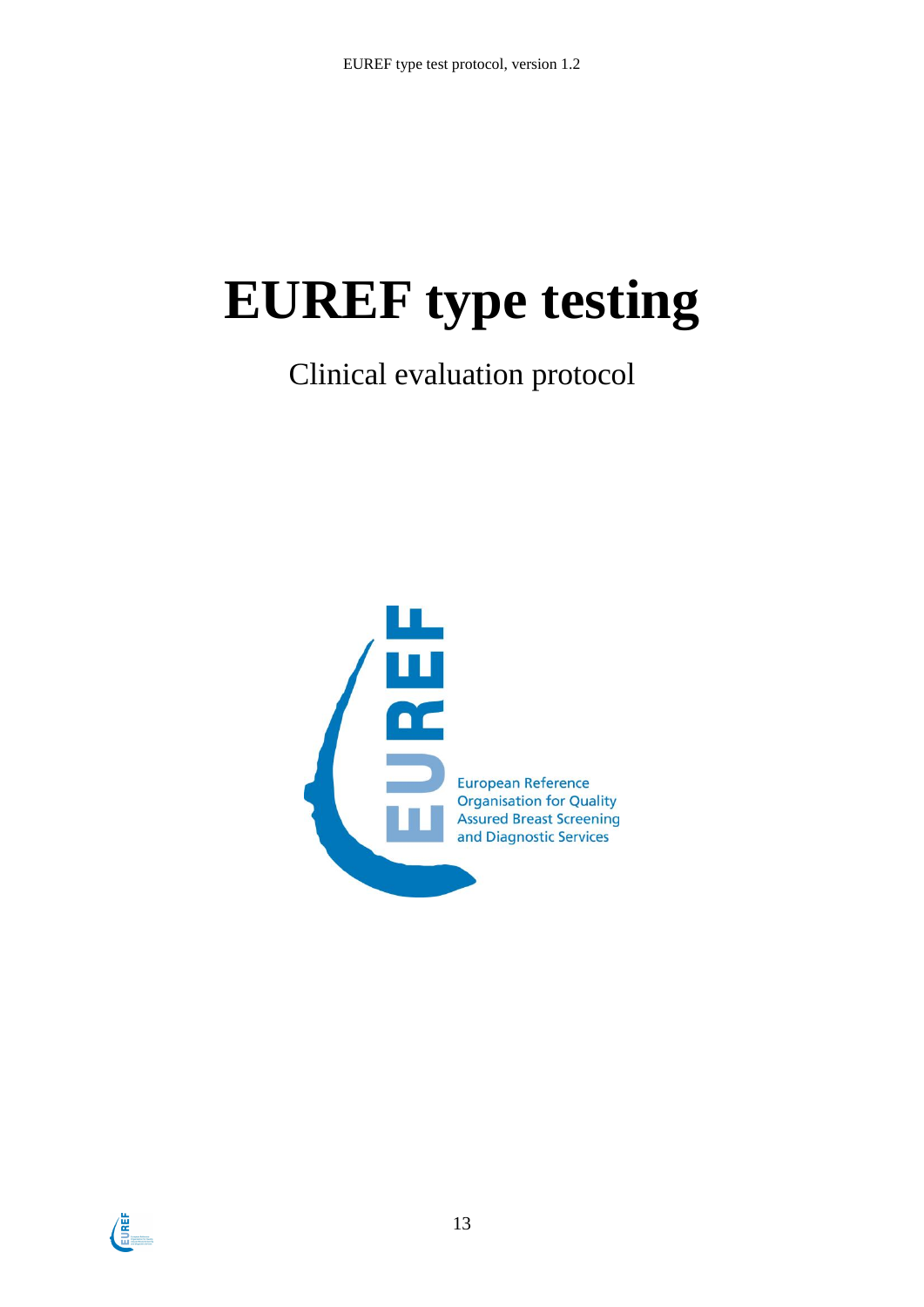Authors: Hans Lelivelt Chantal van Ongeval Jurgen Jacobs Hilde Bosmans Ruben van Engen Roland Holland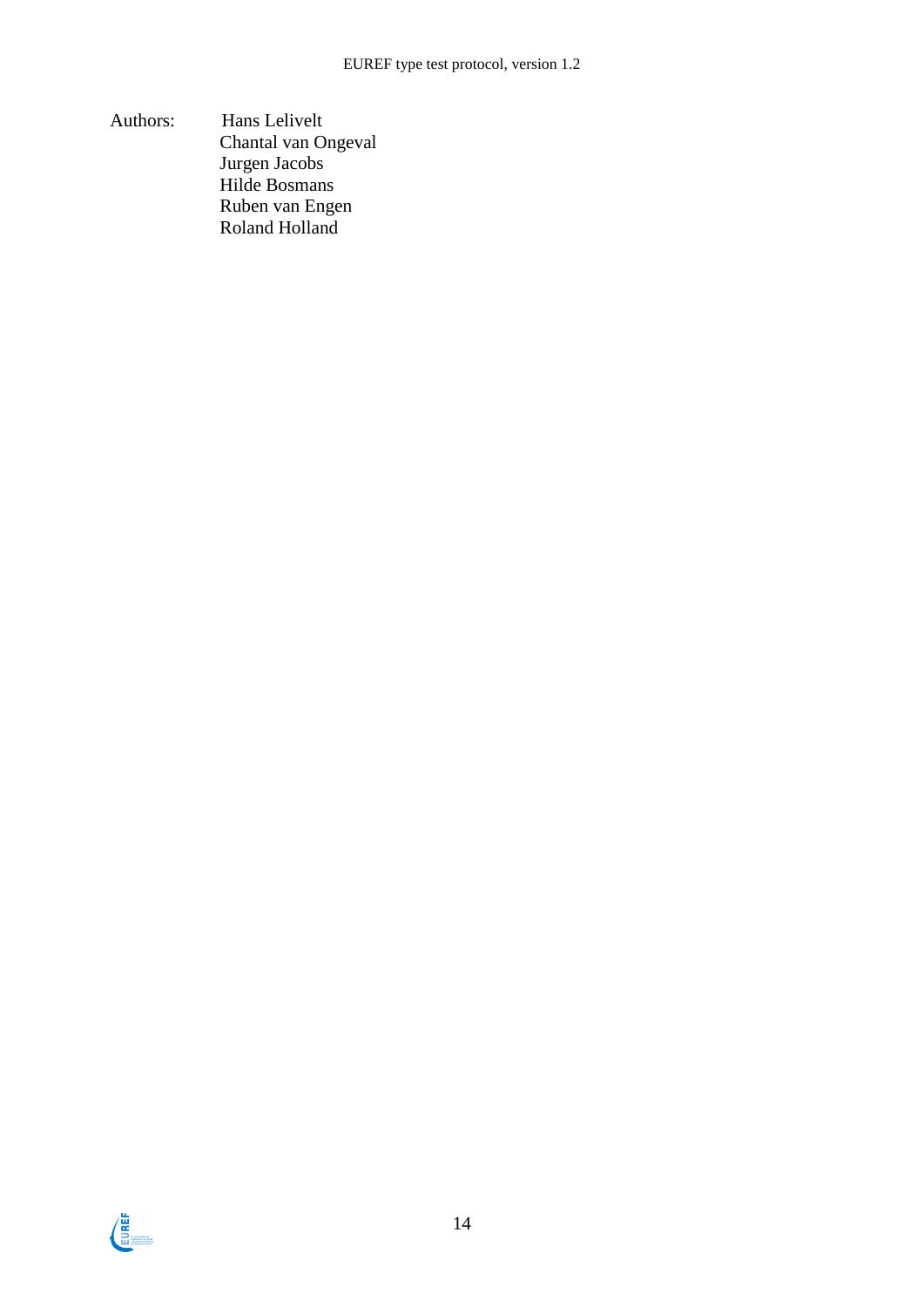#### Introduction:

The imaging chain consists of a different number of components from a client who is being xrayed to the radiologist who is reporting the images. During physico-technical type testing, all these components are checked separately. The clinical part of the type testing is mainly a global test. The quality of clinical images is determined by all components simultaneously, including the image processing which is not evaluated technically. The clinical part of the type testing should not be used separately and can only be performed on a system that passed the technical evaluation.

The clinical part of the type testing includes, next to an assessment of the image quality by a team of radiologists, also a stability test and a dose evaluation. The duration of this test is three months but when problems occur, EUREF has the right to extend the clinical evaluation period accordingly or to stop the evaluation.

The clinical test site, for obtaining the images, will be decided upon by EUREF together with the applicant. It must be a site where one of the physical tests was performed or where a successful acceptance test by EUREF had been performed. It must have a sufficient workflow of 4 images per client and softcopy reading is required. The clinical images will be sent to the EUREF office in Nijmegen and scored. The workstations, used to evaluate the images, must pass the European Guidelines criteria. If an applicant wants his images to be scored on his own workstation he needs to supply that workstation and it will be checked first whether this station passes the European Guidelines criteria.

#### Procedure of acquiring the images:

The clinical test will be performed during at least three months. At the beginning of the clinical phase a EUREF representative will be present, together with a specialist of the applicant. EUREF will install a hard disk where all images from the clinical test period will be copied to. On the hard disk the patients will be anonimised. All occurring image quality issues like artefacts etc. must be recorded.

#### Procedure of scoring the images:

Images of 70 women will all be scored by a team of radiologists. These 70 cases will be selected from the clinical test period collection as follows: The DICOM headers of all the images have to be correctly filled in. This allows to calculate the doses of all patients of that period. A plot of mean glandular dose as a function of compressed breast thickness will be made. The aim of this is twofold: (1) to learn about the dose distribution and (2) to make a good selection of cases for the evaluation by radiologists (all thicknesses, all types of tissues). In each thickness class, patients will be ranked as a function of their dose. From 5 thickness classes, 10 patients will be selected per thickness class; in the ranked series, the image at  $10<sup>th</sup>$ percentile of the dose distribution, the image at  $20<sup>th</sup>$  percentile, the image at the 30th percentile, etc will be selected. This makes in total 50 patients. The other 20 cases will be referred patients and must include opacities and microcalcifications.

Reading will be done by two radiologists and a physicist at the same time. The radiologists and the physicist that will score the image quality have experience in digital mammography and with the assessment of image quality. A third radiologist will also be appointed in case of image quality problems. This will either be a radiologist from the board of EUREF, or appointed by EUREF together with the applicant. This third radiologist has substantial experience in digital mammography.

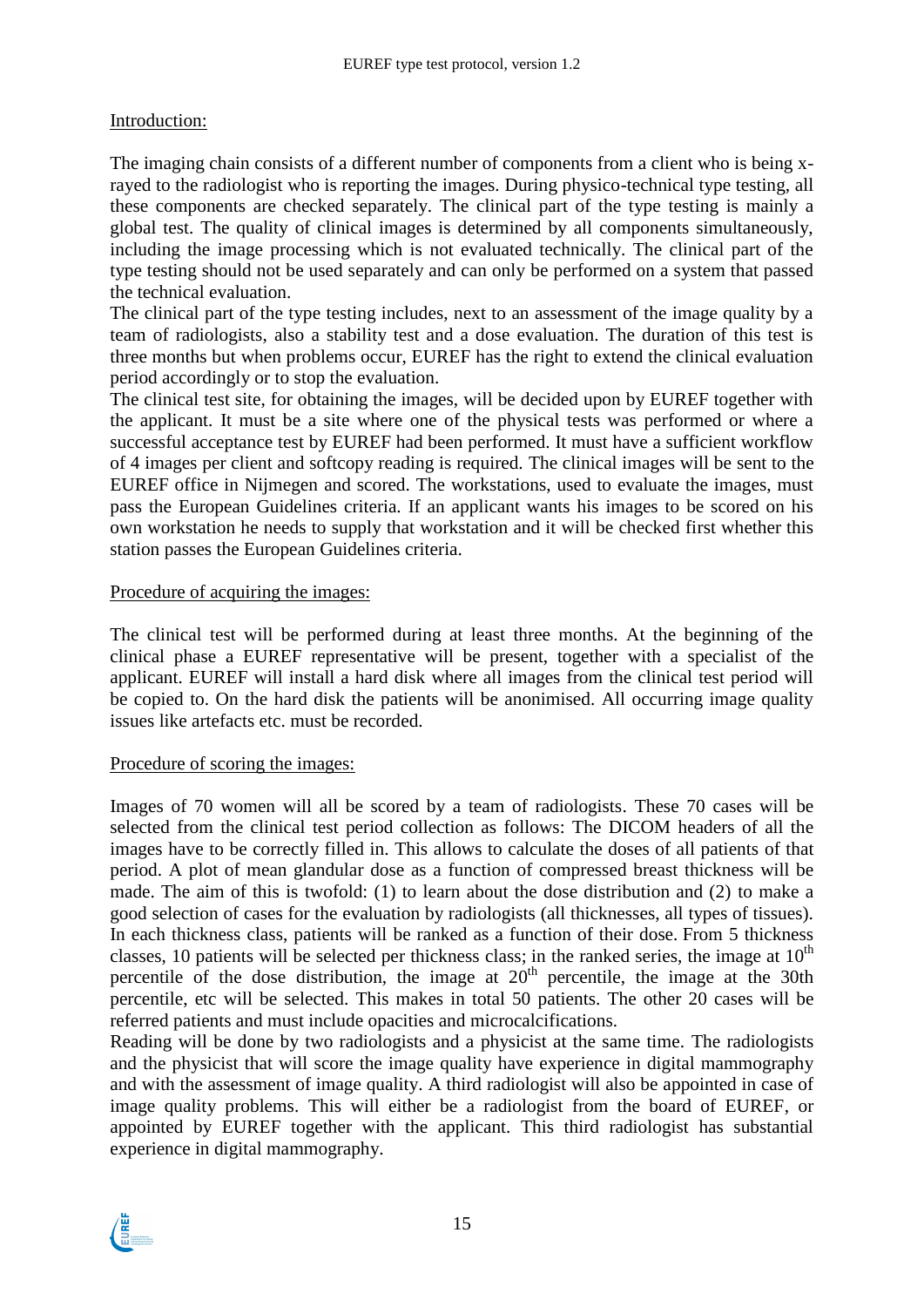#### The scoring form:

The form is based on experience with type testing in the Belgian and Dutch screening and consists of three parts. In the first part (13 questions) the radiologist has to answer questions with "yes" or "no". This part includes questions about anatomical structures, noise and contrast in low and high pixel value areas. In the second part (4 questions) the radiologist has to score the contrast and sharpness of the images on a scale between -2 and +2. The third part (3 question) has questions about how confident the radiologists are with the image on a scale from 1 to 10. The scoring will be done at the workstation where the reading team views the images.

#### Procedure of evaluating the data:

A software program to analyse the data has been developed. Images are shown within this program and the score is entered directly into it. The software provides the medium score for each question and also the number of questions that were answered by "yes" or "no". The results will be compared with other systems. Any significantly lower value on some questions for a system will be investigated more in detail together with the third radiologist.

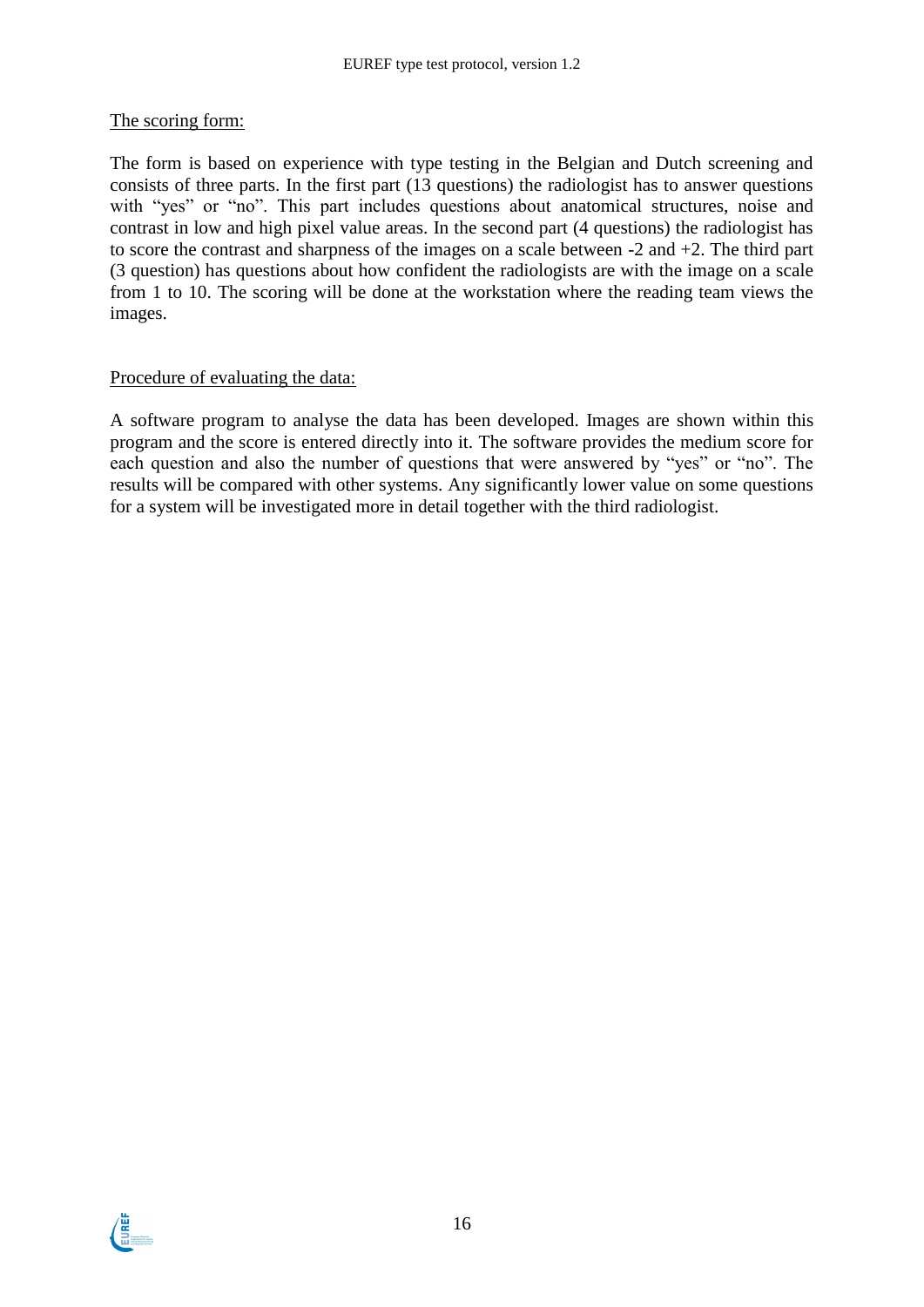#### Dose evaluation:

In the clinical evaluation period a dose survey will be conducted. For this dose survey X-ray exposure data must be available. The mean glandular dose recorded in the DICOM header will be compared with calculated values. It is desirable that the DICOM header contains the exposure values. When testing CR systems the applicant should take actions to connect the mammography unit and reader in order to fill in the DICOM header with exposure values, breast thickness and dose indicator.

#### Stability test:

In the clinical evaluation period an image of a 4.5 cm homogeneous block of PMMA covering the whole image receptor has to be acquired every day in full-automatic mode to monitor the stability of the equipment. A record will be kept of all artefacts on clinical images and of all problems that were noticed by the radiographers/radiologists at the test site. At the beginning and at the end of the clinical evaluation period a bad pixel map will be obtained to determine the number of detector elements which became defective during this test period. These QC images and records will be sent to the EUREF office for evaluation.

#### Additional comments:

Comments about potential special features, ergonomics and other remarkable points will be noted by the EUREF representative who will be present at the start of the clinical evaluation period. Besides this, comments might be asked form the radiologists and radiographers at the clinical evaluation site.

#### Requirements for the setup at the clinical test site (Figure 1):

- 1. all image data (both clinical and technical) are being sent to the normal PACS and in parallel also to a local, dedicated DICOM Service Class Provider (SCP). To enable this, the vendor has to configure a DICOM output node at the mammography unit
- 2. at a local computer, a software package ("Gladys") [ref] is installed. This is a DICOM SCP which can be scripted to perform specific actions based on the values of the DICOM headers. The software runs as a Windows service. All data are stored on an external hard drive, provided by EUREF
	- requirements:
		- A computer which is connected to the mammography unit via the network
		- A free USB 2.0 port
		- A fixed IP address
		- An administrator access to this computer to install Gladys as a Windows service
- 3. For the stability test the homogeneous images (only "FOR PROCESSING" images) are stored by "Gladys" on the external hard drive. The technical analysis is performed in a QC reference center. To make the distinction between patient data and the

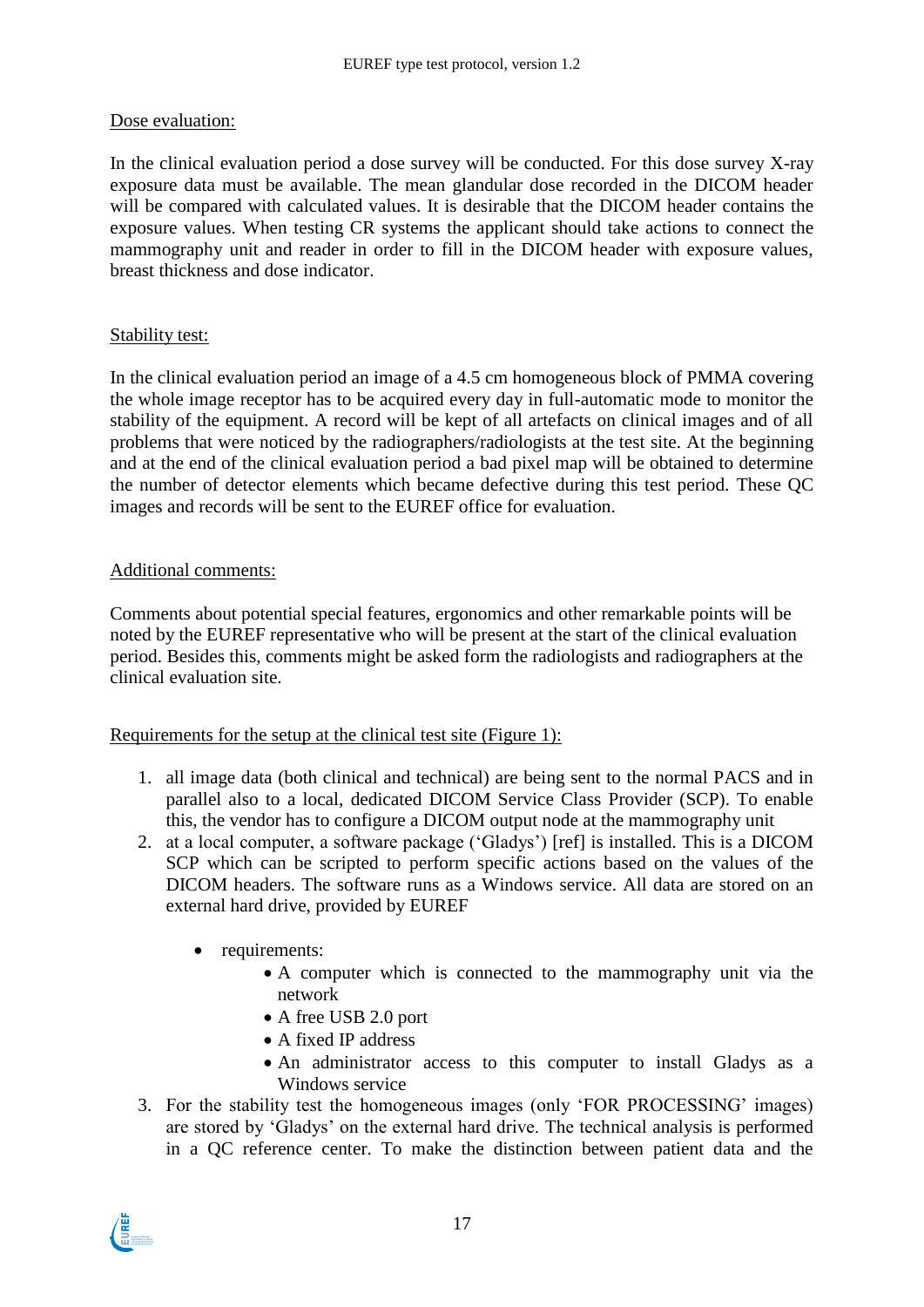homogeneity data, a specific patient name ('QCMAMMO') is taken by convention and action is undertaken by "Gladys" based on this patient name

- 4. All clinical images (both "FOR PRESENTATION" and "FOR PROCESSING") are also sent to "Gladys". Using a one-way hash algorithm, this image data is anonimised and stored on the external hard drive in a specific folder structure. The DICOM headers which need to be anonimised can be different at each clinical test site and "Gladys" can therefore be configured. This action will be performed on all data with a PatientName that is different from 'QCMAMMO'
- 5. For the collection of patient dosimetry data, a second copy of the anonimised patient data (only "FOR PRESENTATION") is stored without any image information. These DICOM files are used by EUREF to simplify the patient dosimetry study
- 6. For the collection of the selected 20 referred cases local radiologists are asked to note down the unique identifiers of at least 20 possible cases. They must include opacities and microcalcifications. To preserve confidentiality, the unique identifiers of the selected clinical cases have to be anonimised at the clinical test site. To do this, these identifiers have to be saved as a text file under a format similar to Fig. 2a. Gladys converts this text file using the same one-way hash algorithm as in (4). An example output file can be seen in Fig. 2b. This way we ensure that no patient related information leaves the clinical test site. This task will be done by a EUREF representative at the end of the clinical evaluation period.



Fig. 1. Software setup at clinical test site

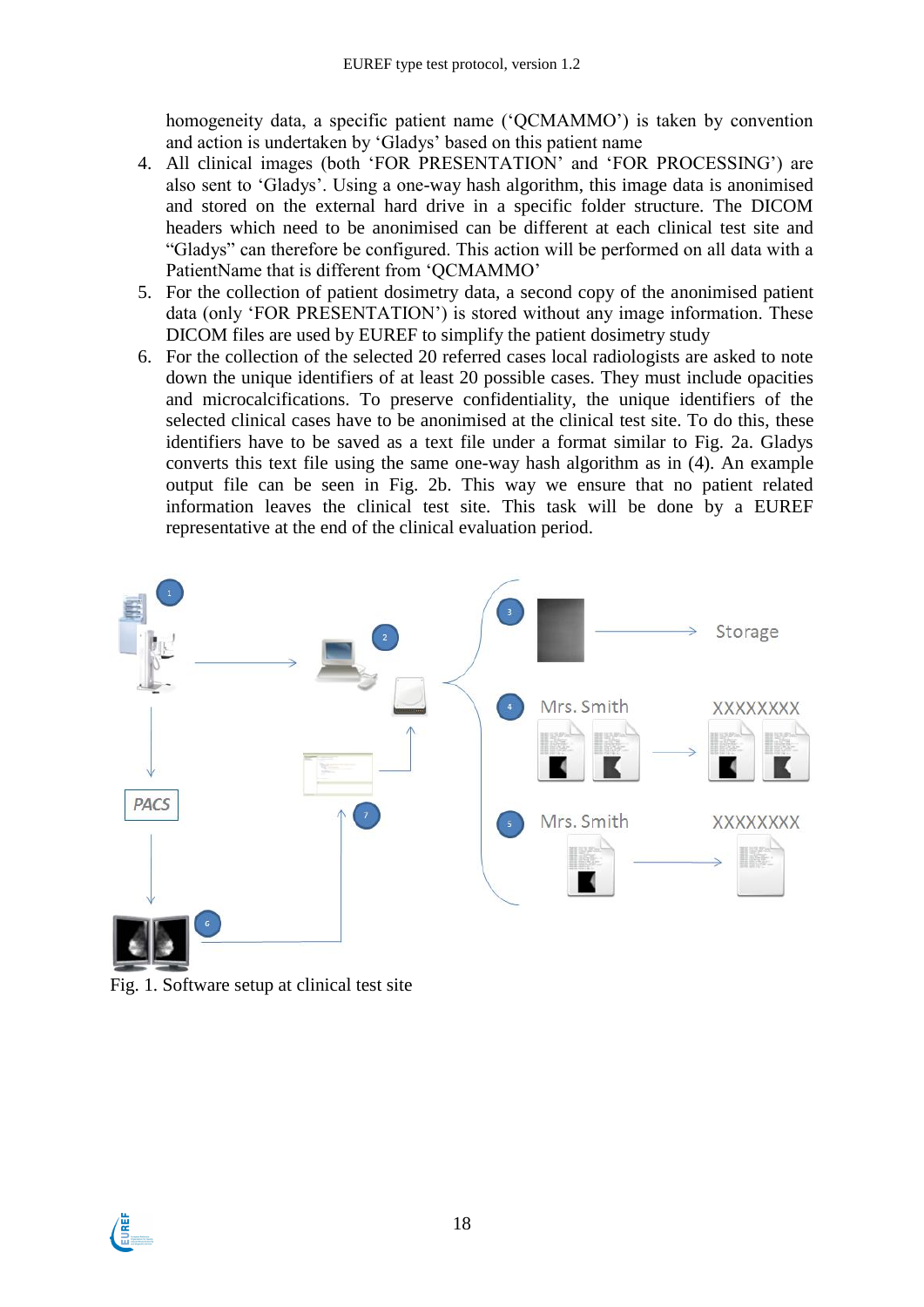| test.txt - Kladblok                |
|------------------------------------|
| Bestand Bewerken Opmaak Beeld Help |
| 123456789   test description 1     |
| 987654321   test description 2     |
| abcd12345   test description 3     |
| 12345abcd test description 4       |
| 987abcdef test description 5       |
|                                    |

Fig. 2a. Example input format for selected patient cases



Fig. 2b. Example output format for selected patient cases



Fig. 3. Software setup at reference site

Setup at the reference site (Figure 3)

- 1. all data are transferred from the clinical test site to the EUREF reference site using the external hard disk provided by EUREF
- 2. the homogeneous acquisitions are being evaluated for artifacts and the stability over time of the mammography unit is being monitored
- 3. the DICOM headers without the image data are scanned for dosimetry related DICOM data. These header values will be used to calculate the patient dose using the method

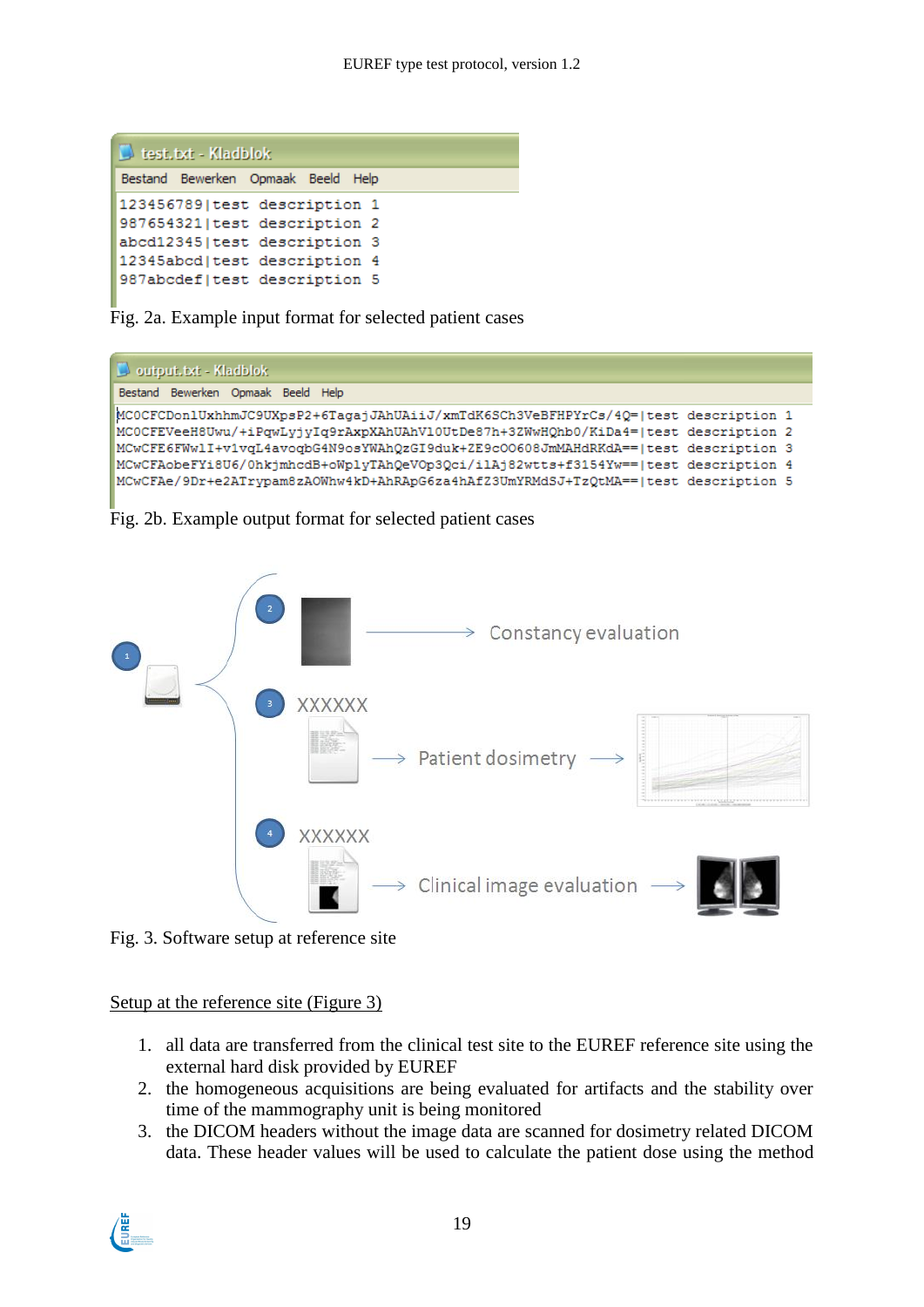of Dance [ref]. Calculated values will be compared with DICOM header dose indications (if available) and with the current European Guidelines levels

4. the clinical image quality will be evaluated using a dedicated software platform to perform observer studies by means of a Visual Grading Analysis following the clinical evaluation form, which can be found at the end of this document [ref]. This task will be performed in a controlled environment using DICOM [ref] calibrated viewing stations. If the applicant of this clinical evaluation prefers to use a different workstation, this has to be discussed with the EUREF representative, prior to the clinical evaluation period.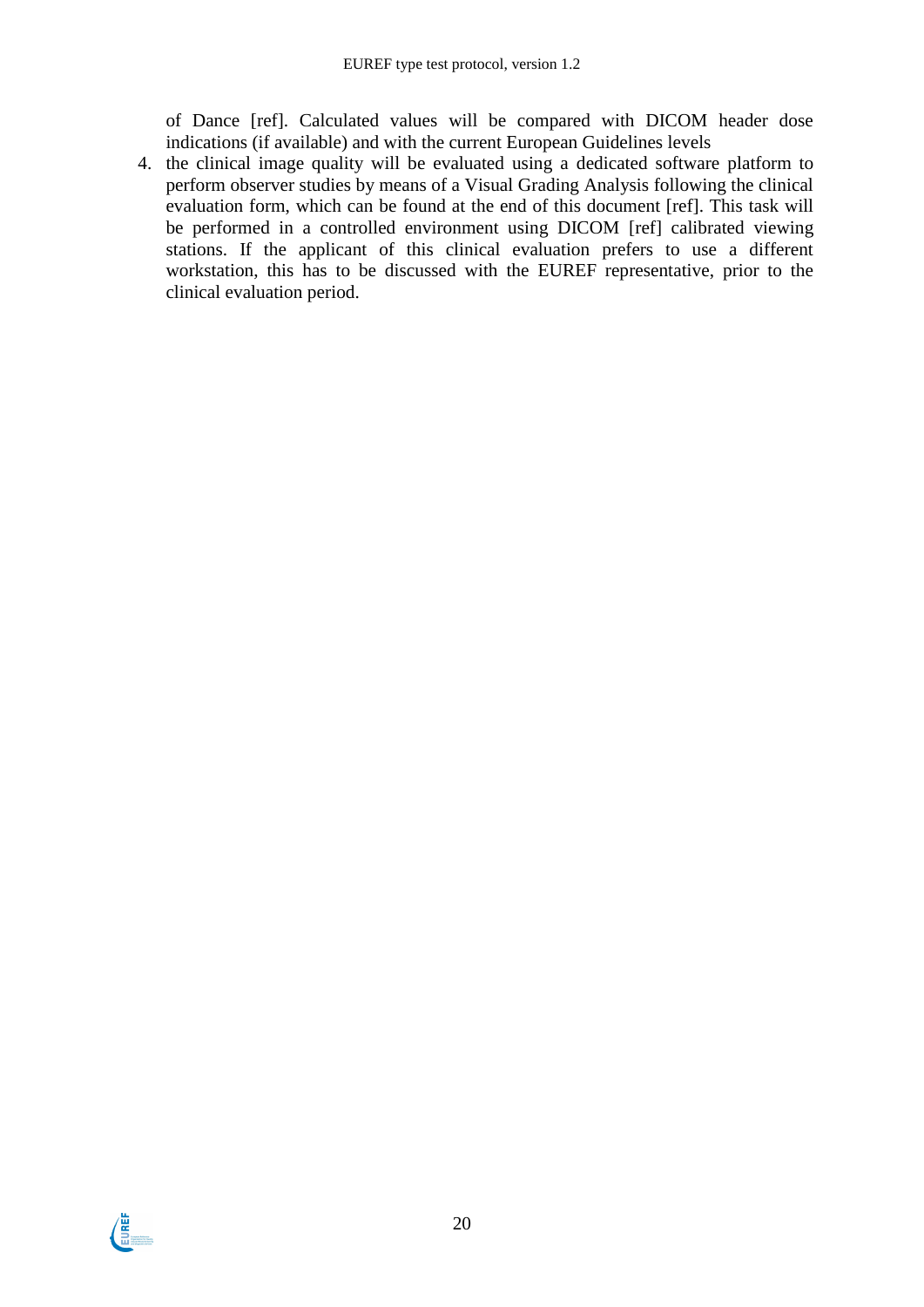#### References:

N. Perry et al. (ed.), European Guidelines for quality assurance in breast cancer screening and diagnosis, EU 2006.

R. van Engen et al., Supplement to the European Guidelines for quality assurance in breast cancer screening and diagnosis, to be published.

C. van Ongeval, H. Bosmans and A. van Steen, Current challenges of full field digital mammography, Radiation Protection and Dosimetry (2005), Vol. 117, No 1-3, pp. 148-153.

C. van Ongeval, A. van Steen, C. Geniets, F. Dekeyzer, H. Bosmans and G. Marchal, Clinical image quality criteria for full field digital mammography: A first practical application, Radiation Protection and Dosimetry (2008), Vol. 129, No 1-3, pp. 265-270).

J. Jacobs, T Deprez, G. Marchal and H. Bosmans, The automatic analysis of digital images for quality control purposes made easy with a generic extendable and scriptable DICOM router, Proceedings of the Scientific Assembly and Annual Meeting of the RSNA, Chicago, IL(2006).

J. Jacobs, F. Zanca, G. Marchal and H. Bosmans, Implementation of a Novel Software Framework for Increased Efficiency in Observer Performance Studies in Digital Radiology, Proceedings of the Scientific Assembly and Annual Meeting of the RSNA, Chicago, IL, (2008).

D.R. Dance, Monte Carlo calculation of conversion factors for the estimation of mean glandular breast dose, Phys. Med. Biol. 35, pp 1211-1219

D.R. Dance, C.L. Skinner, K.C. Young, J.R Becket and C.J. Kotre, Additional factors for the estimation of mean glandular breast doe using the UK mammography dosimetry protocol Phys. Med. Biol. 45, pp 3225-3240

D.R. Dance, K.C. Young and R.E. van Engen, Further factors for the estimation of mean glandular dose using the United Kingdom, European and IAEA dosimetry protocols. Phys. Med. Biol. 54, pp 4361-72

D.R. Dance, K.C. Young and R.E. van Engen Estimation of mean glandular dose for breast tomosynthesis: factors for use with the UK, European and IAEA breast dosimetry protocols. Phys. Med. Biol. 56, pp 453-471.

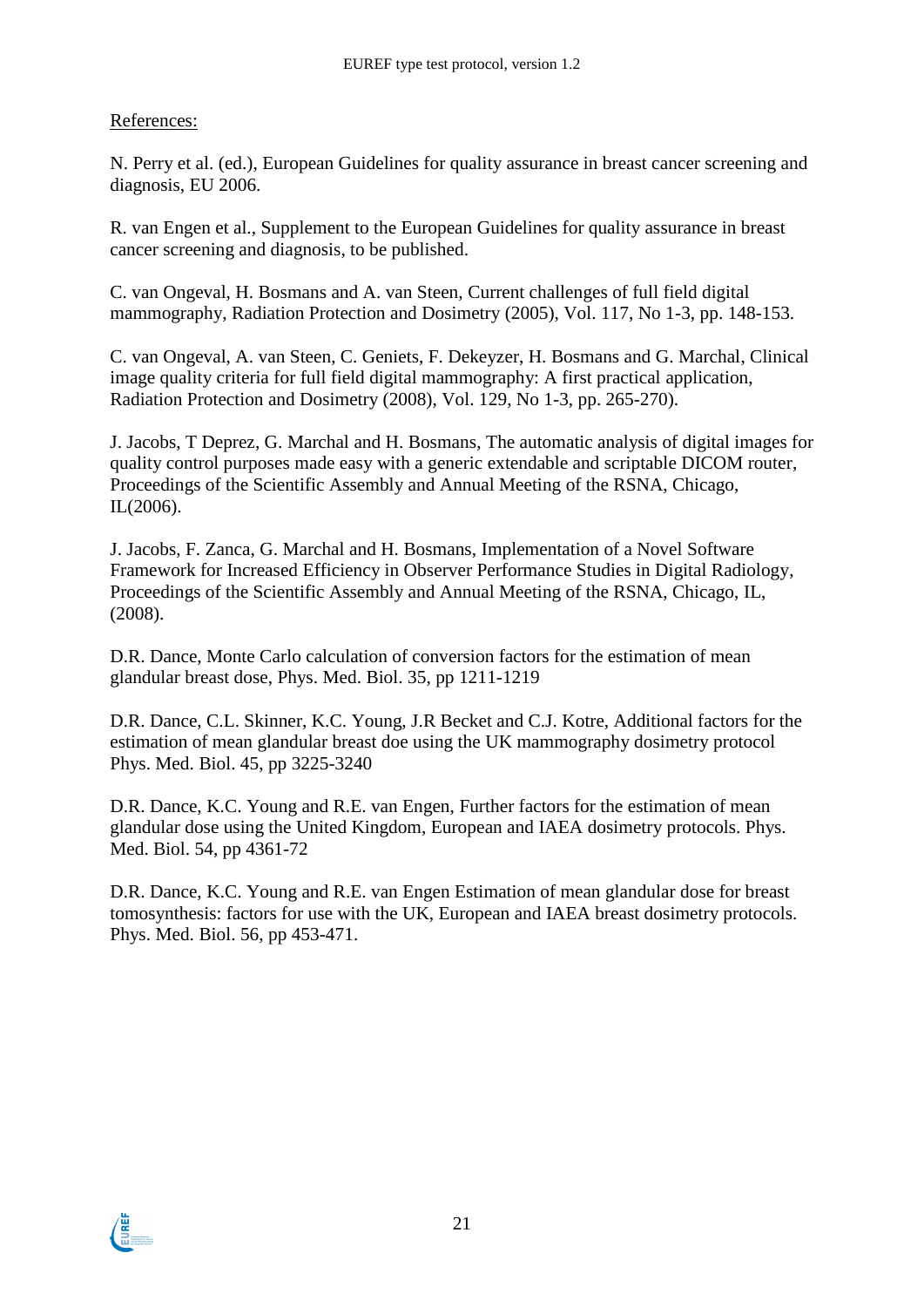EUREF type test protocol, version 1.2

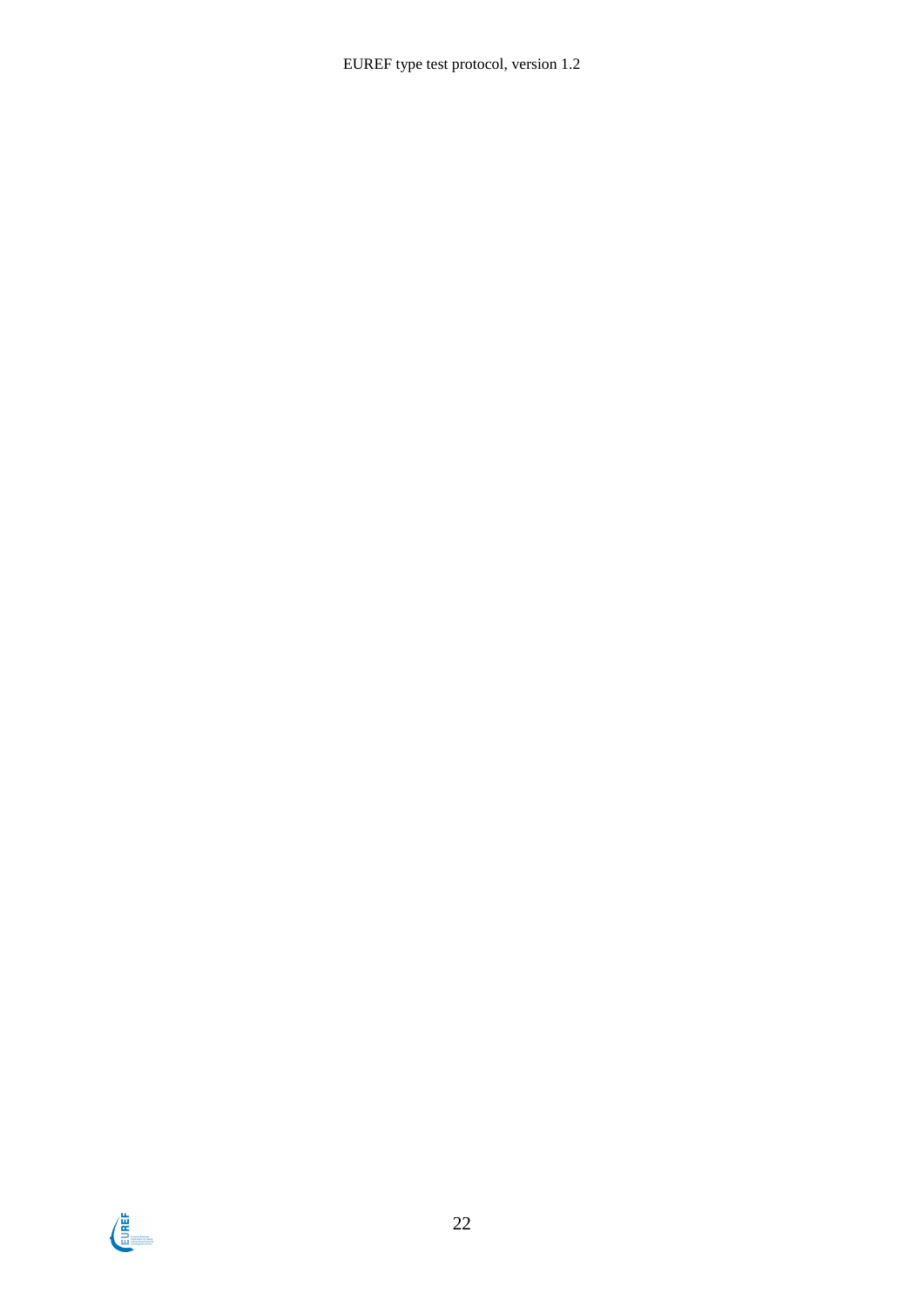## Clinical evaluation form for EUREF type testing

Number :

The following questions are to be answered by yes or no:

|                |                                                                                                                             | Yes | N <sub>o</sub> | N/A |
|----------------|-----------------------------------------------------------------------------------------------------------------------------|-----|----------------|-----|
| $\mathbf{1}$   | Is there a good visualization of the skin line?                                                                             |     |                |     |
| $\overline{2}$ | Are the vascular structures visible through the dense<br>parenchyma?                                                        |     |                |     |
| 3              | Is there a sharp visualisation of the pectoral muscle?                                                                      |     |                |     |
| $\overline{4}$ | Is there a good visualisation of the Coopers ligaments and<br>vascular structures in the subcutaneous and prepectoral area? |     |                |     |
| 5              | Are the micro calcifications visualized and well outlined?                                                                  |     |                |     |
| 6              | Is there sufficient contrast in the dark areas (e.g. no saturation<br>of intensity of signals, no fully dark regions)?      |     |                |     |
| $\overline{7}$ | Is there sufficient contrast in the white areas (e.g. no fully<br>white regions)?                                           |     |                |     |
| 8              | Is the glandular tissue sufficient white?                                                                                   |     |                |     |
| 9              | Is the background sufficient dark?                                                                                          |     |                |     |
| 10             | Do all images appear in the same way?<br>(if no, please place a remark)                                                     |     |                |     |
| 11             | Is there disturbing noise in the dark areas?                                                                                |     |                |     |
| 12             | Is there disturbing noise in the white areas?                                                                               |     |                |     |
| 13             | Are there any artefacts?                                                                                                    |     |                |     |